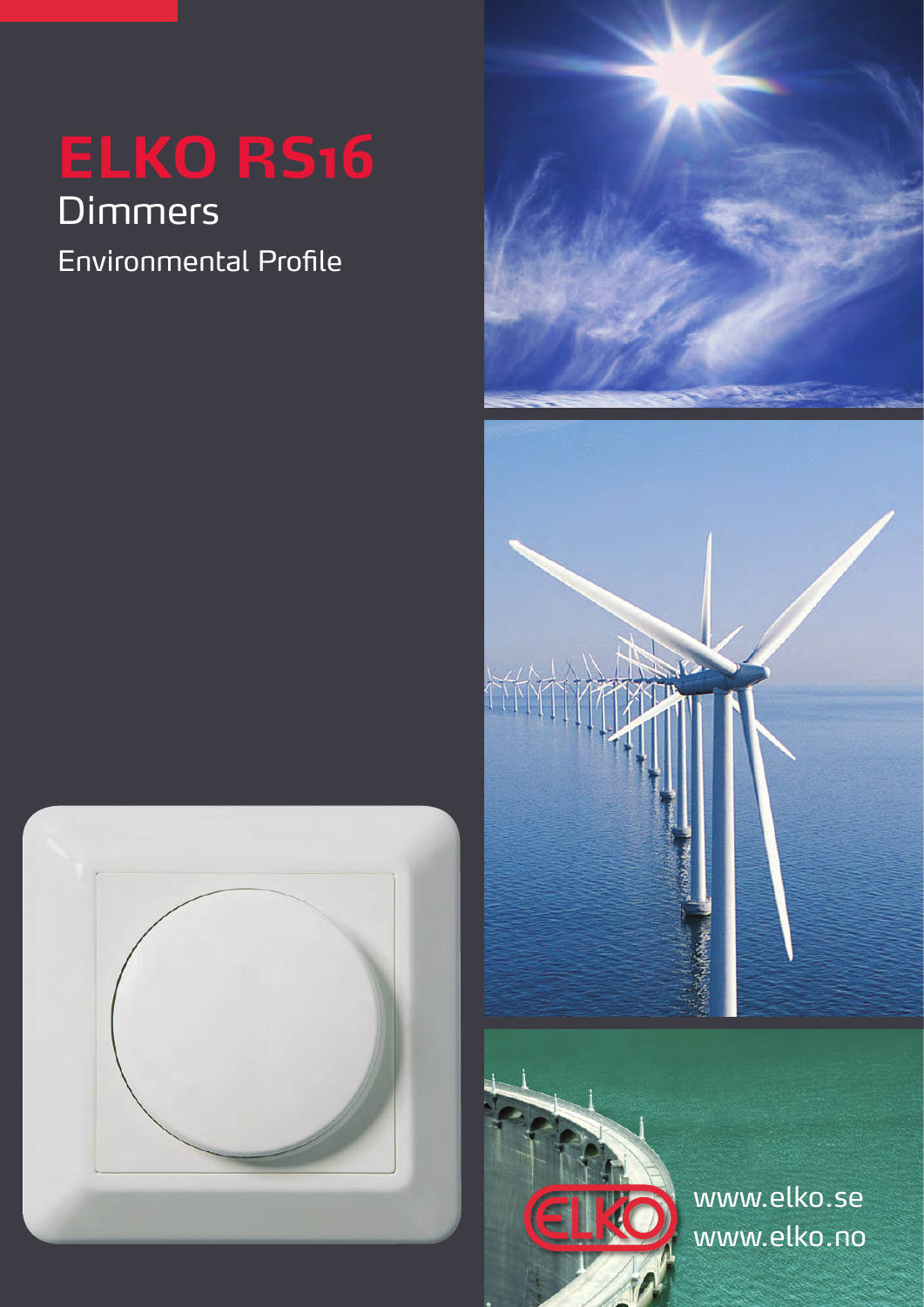

# **Environmental considerations Hydropower Locally Sourced**

We at ELKO take environmental considerations by combining innovation and ongoing improvements in the development, manufacturing and distribution of our products

# **Products for the environment and the future**

ELKO is a Nordic leader in manufacturing of electrical installation equipment. We have always strived to have as clean and efficient production as possible. Reduced environmental impact is achieved through environmentally friendly design, optimized manufacturing, and through high longevity of installed products. One of the reasons for ELKO's success has been our reputation for rugged designs and high reliability.

ELKO has a manufacturing plant in a scenic location not far from Oslo, close to suppliers of clean hydroelectric power. Products manufactured outside this plant are produced within, or close to, the Nordic region. This ensures a minimum of transport when supplying the Nordic market. We pursue a high environmental standard in our activities. We use environmentally conscious suppliers. We have a continuous focus on achieving a minimum resource and material consumption. Training of personnel is a part of this effort.

ELKO has ISO 9001 (quality management) and ISO 14001 (environment) certifications, and is a member of El-Retur (Norway and Sweden), and REPA-registered (Sweden).

# This is the ELKO RS16 flush mounted rotary dimmer switch, 315 W, ELKO reference number 5107.

ings.

unpainted, version.



**Product overview**

The ELKO RS16 wall mounted light dimmers are products that are designed for flush mounting or surface mounting in homes and build-

This range consists of the following ELKO RS16 products: wall mounted, leading edge / trailing edge or adaptive light dimmers for loads up to 1000 W. These products are all in a white,

A representative product in terms of complexity and manufactured volumes has been used for the analysis.

# **Constituent materials**



The mass of the products in this product range is from 88 g to 145 g, packaging not included. The mass is 104.60 g for the

ELKO RS16 wall mounted light dimmers, reference 5107.

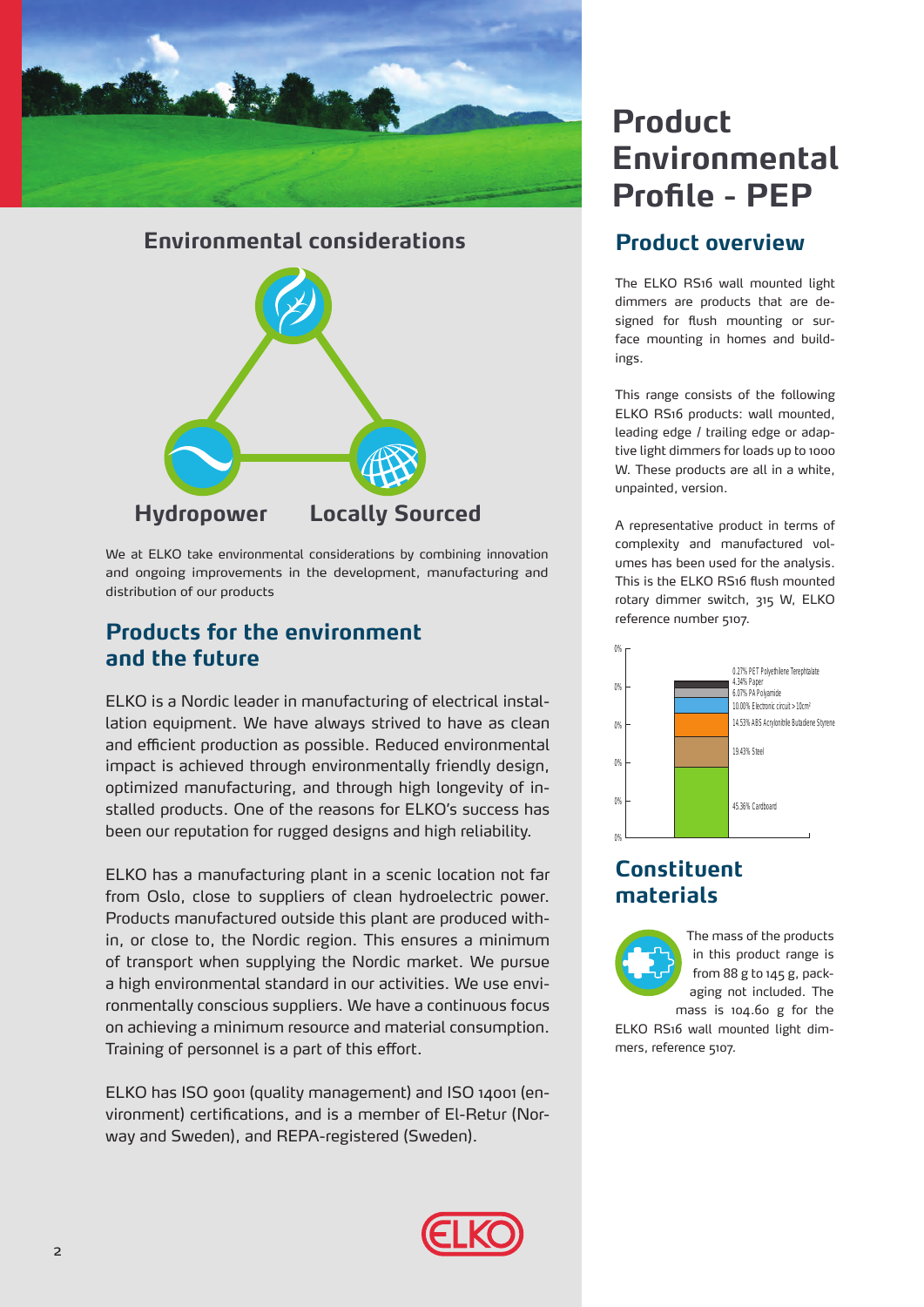# **PEP for ELKO RS16 Dimmers**



# **Manufacturing**

The ELKO RS16 wall mounted dimmer range is manufactured on a site with ISO14001 certified environmental

management system.

# **Distribution**



The mass and volume of the packaging have been optimized, based on the European Union's packaging directive.

The mass of the ELKO RS16 dimmer packaging materials is 27.95 g. It consists of 20.30 g cardboard, 7.2 g paper and 0.45 g PET (polyethylene terephthalate).

## **Use**

The electrical power consumed by the ELKO RS16 wall mounted dimmers is between 2.9 W and 3.3 W for the different prod-

ucts in the product range. The ELKO RS16 wall mounted dimmer switch has a power consumption of 3.1 W in active mode. The dimmer includes a mechanical switch, thus it does not consume power when it is turned off. We assume that the dimmer is active 30 % of the total time in the these calculations.

## **End of life**



The ELKO RS16 wall mounted light dimmer range has been optimized to decrease waste and allow recovery of components and materials at the end of life. Most parts are marked according to ISO 11469 and ISO 1043 series for easy recycling.

The products in this range do not need any special end-of-life treatment. These products can enter the usual end-of-life treatment process according to each country's normal practice. The recycling potential of the products has been evaluated using ADEME (version V1, September 20, 2008).

As described in the recyclability calculation method this ratio includes only metals and plastics which have proven industrial recycling processes.

| Environmental indicators     | <b>Unit</b>                      | For one ELKO RS16 wall mounted light dimmer, reference 5107 |         |        |      |          |       |
|------------------------------|----------------------------------|-------------------------------------------------------------|---------|--------|------|----------|-------|
|                              |                                  | $S = M + D$<br>$+$   + U + E                                | M       | $\Box$ |      | $\cup$   | E     |
| Raw Material Depletion       | 10-18/year                       | 46010.2                                                     | 45081.0 | 0.4    | 0.0  | 928.5    | 0.3   |
| <b>Energy Depletion</b>      | MI                               | 863.24                                                      | 33.00   | 0.28   | 0.00 | 829.71   | 0.25  |
| Water depletion              | $dm^3$                           | 143.97                                                      | 15.62   | 0.03   | 0.00 | 128.30   | 0.02  |
| Global Warming               | gCO <sub>2</sub>                 | 43492.12                                                    | 1054.60 | 21.87  | 0.00 | 42396.00 | 19.65 |
| Ozone Depletion              | $\mu$ g CFC-11                   | 3951.22                                                     | 273.89  | 15.54  | 0.00 | 3647.90  | 13.89 |
| Air Toxicity                 | $10^3 \text{ m}^3$               | 8473.73                                                     | 296.79  | 4.14   | 0.00 | 8169.10  | 3.70  |
| Photochemical Ozone Creation | mg C <sub>2</sub> H <sub>a</sub> | 15162.95                                                    | 414.37  | 18.79  | 0.00 | 14713.00 | 16.79 |
| Air acidification            | $mg H+$                          | 6949.68                                                     | 234.37  | 2.80   | 0.00 | 6710.00  | 2.50  |
| <b>Water Toxicity</b>        | $dm^3$                           | 10575.94                                                    | 263.74  | 2.75   | 0.00 | 10307.00 | 2.46  |
| Water Eutrophication         | mg $POa$                         | 222.87                                                      | 101.10  | 0.37   | 0.00 | 121.08   | 0.33  |
| Hazardous waste production   | g                                | 691.24                                                      | 15.55   | 0.01   | 0.00 | 675.68   | 0.01  |